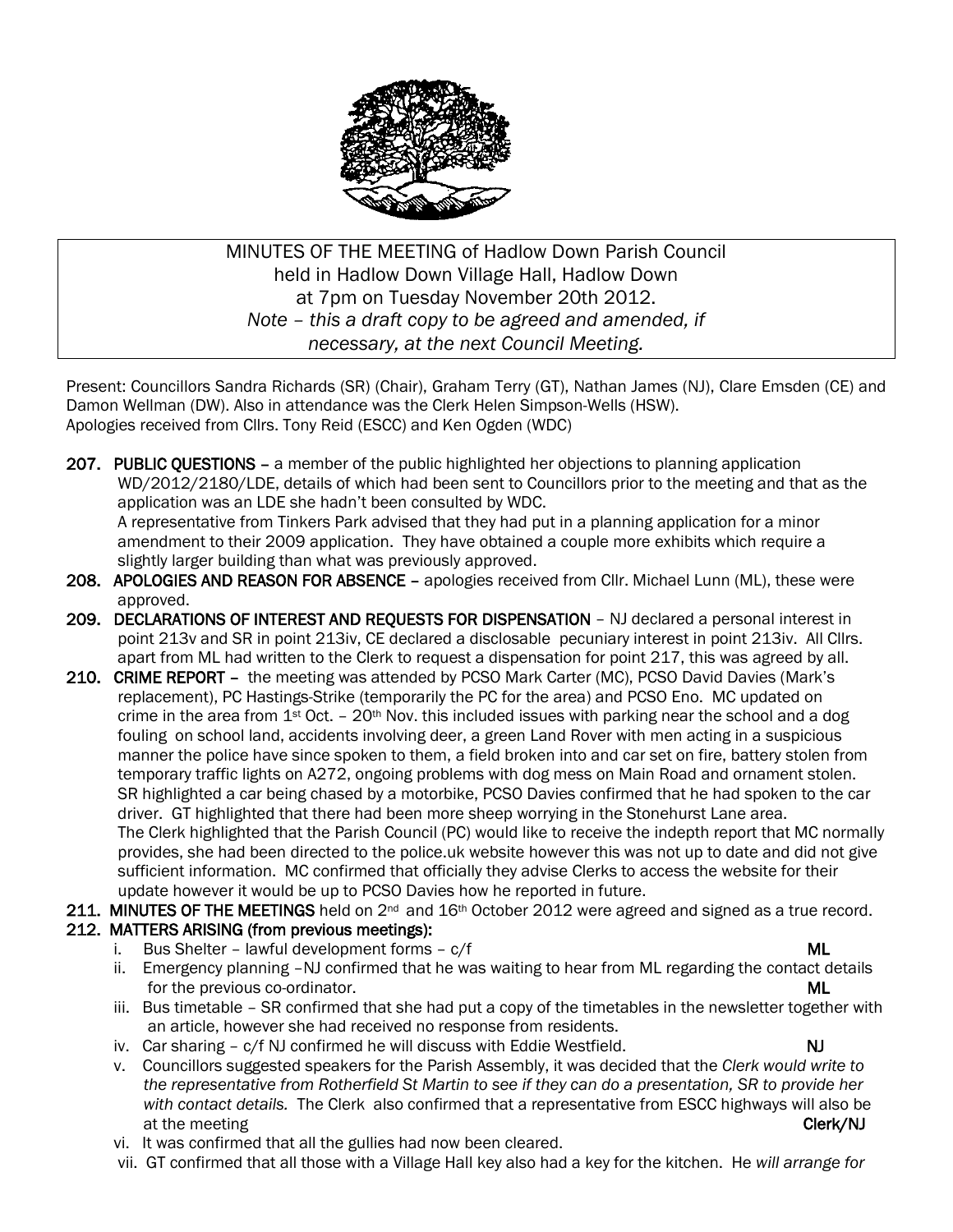*the Clerk to have a copy of the kitchen key.*  $\mathbf{G}$  and  $\mathbf{G}$  and  $\mathbf{G}$  and  $\mathbf{G}$  and  $\mathbf{G}$  and  $\mathbf{G}$  and  $\mathbf{G}$  and  $\mathbf{G}$  and  $\mathbf{G}$  and  $\mathbf{G}$  and  $\mathbf{G}$  and  $\mathbf{G}$  and  $\mathbf{G}$  and  $\mathbf{G$ 

- viii. CE advised that bridleway 36b has now deteriorated further, she confirmed that she had sent her report on the bridleways to the Clerk *who will respond to the Rights of Way Team Manager* **Clerk**
- ix. Clerks Report: was sent to Councillors with the agenda updating them on her action points and included:
- a. Highways have resolved any category 1.2 potholes, they have re-classified School Lane and Hastingford Lane. The following areas will be patched in 2013/14: Hastingford Lane from Stocklands Lane to Fordbrook Hill and School Lane from Main Road to Stocklands Lane.
- b. The Village Maintenance Team will be repainting the fingerposts and cleaning the signs.

#### 213. PLANNING APPLICATIONS:

- i. WD/2012/2180/LDE UNITS 1 & 2 COLES HALL FARM, FIVE ASHES, TN20 6JH Use of buildings for B8 storage – application for a Certificate of Lawful Development for Existing Use.
- Standing orders suspended
- A member of the public was asked questions about the application.

#### Standing orders were reinstated

- The Parish Council oppose this application for the following reasons:
	- We understand that there has not been 10 years of the existing use of the building.
	- We believe that it is misleading quoting this address as Coles Hall Farm as we understand it should be Coles Hall Barns.
	- We have concerns that unit 1b is currently being used for more industrial activity than that indicated in the application (5/0)
- v. WD/2012/2151/FA TINKERS PARK, MAIN ROAD, TN22 4HS minor material amendment to WD/2009/1686/MAJ (proposed renovation and improvement of existing buildings plus additional landscaping and additional ancillary buildings to form steam heritage site) – The Parish Council fully support the application (5/0).
- ii. WD/2012/2132/F LITTLE MANOR, TN22 4HH single storey kitchen extension The Parish Council fully support the application (5/0)
- iii. WD/2012/2092/LB & 2091/F THE OASTS, BROADREED FARM, CRIERS LANE, TN20 6LG single storey rear addition to utility – The Parish Council fully support the application (5/0)

#### CE left the meeting.

- iv. WD/2012/2271/O FIVE CHIMNEY EGGS, CURTAINS HILL, TN22 4DU erection of an agricultural workers dwelling to replace existing mobile home – The Parish Council object to the application on the following grounds:
	- Unnecessary development in an area of outstanding natural beauty
	- At point 6.9 of the Agricultural Appraisal and Planning Statement it advises that a worker needs to be resident to be able to be alerted in case of an emergency with the birds, we therefore cannot see why the proposed development is planned to be further away from the birds than the present temporary unit.
	- $\bullet$  A four bedroom house is considered to be too large for the site (4/0)

#### CE rejoined the meeting.

### REFUSED PLANNING APPLICATIONS:

 i. WD/2012/1844/F & 1845/LB – WOODREED FARMHOUSE, STONEHURST LANE – 2 storey extension to rear, addition of glazed lean-to and redesign of flat roof link arrangement. Addition of new outdoor swimming pool and conversion of garage block into a pool room.

### PLANNING MATTERS:

- i. The Clerk advised that she has been informed by Wilderness Wood that they are in the process of submitting a planning application for their pergola.
- 214. REPORT FROM CLLR. KEN OGDEN WDC in his absence SR reported that WDC have now received the inspector's report on the 7km Ashdown Forest zone, Wealden Councillors have requested that a caveat be added to the plan, that the 7km zone be subject to a consultancy, this will allow certain exceptions to the 7km rule.
- 215. BANK RECONCILIATION: –for October 2012 agreed and signed.

### 216. OTHER FINANCE MATTERS –

 i. Hut Lane Drainage – CE advised that she had a meeting with an ESCC maintenance engineer in Hut Lane who felt that the drainage was Southern Water's responsibility. Water from Standen Mews and from the A272 is fed into the drain. *It was agreed that the Clerk would write to Southern Water to request a meeting with them, Highways and also involve Cllr. Tony Reid (ESCC).* No decision to be